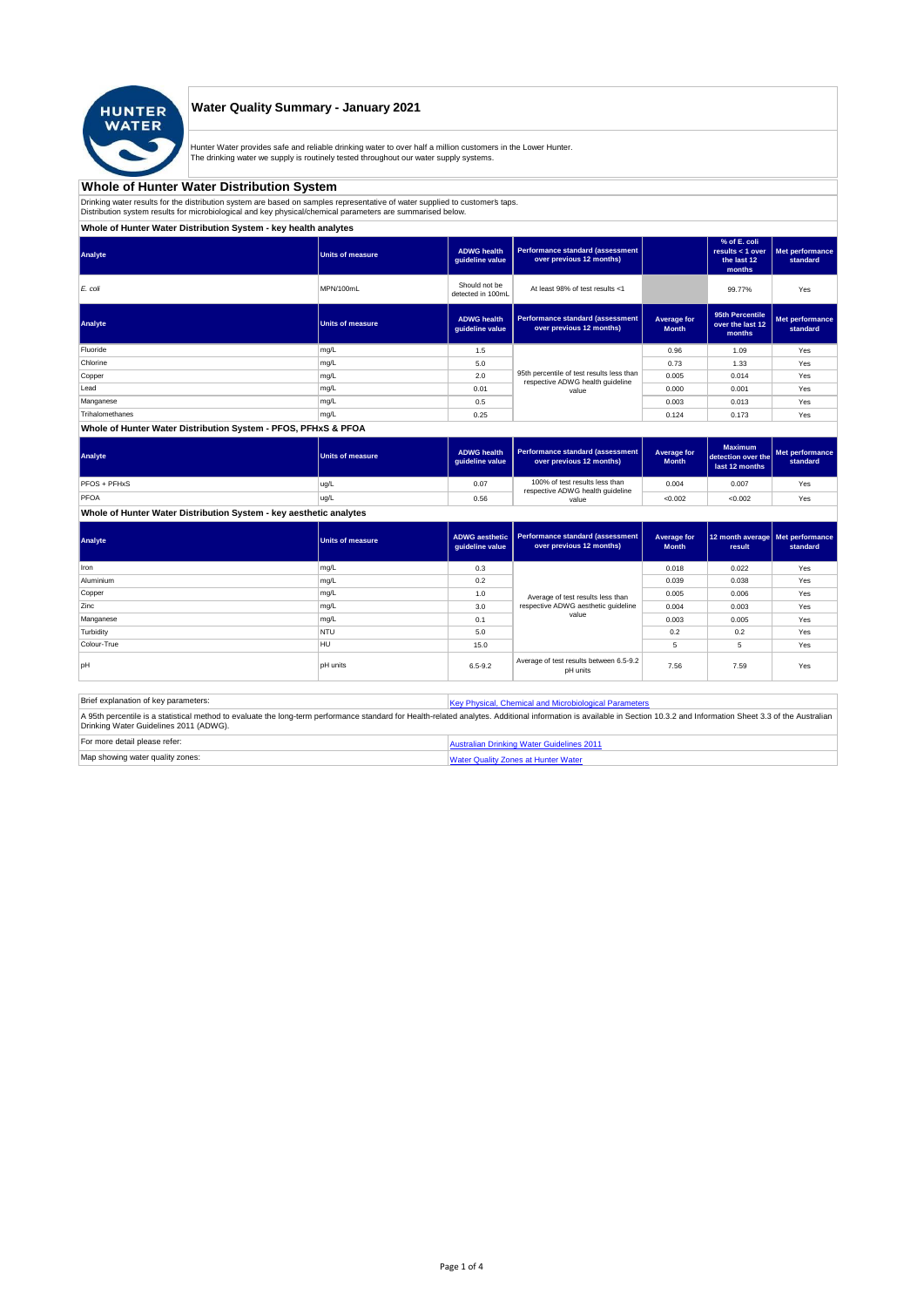# **Water Quality Zones**

| Anna Bay and Nelson Bay Zone - key health analytes |                         |                                       |                                                                               |                             |                                                           |                             |  |
|----------------------------------------------------|-------------------------|---------------------------------------|-------------------------------------------------------------------------------|-----------------------------|-----------------------------------------------------------|-----------------------------|--|
| Analyte                                            | <b>Units of measure</b> | <b>ADWG health</b><br>quideline value | Performance standard (assessment<br>over previous 12 months)                  |                             | % of E. coli<br>results < 1 over<br>the last 12<br>months | Met performance<br>standard |  |
| E. coli                                            | MPN/100mL               | Should not be<br>detected in 100mL    | At least 98% of test results <1                                               |                             | 100.00%                                                   | Yes                         |  |
| Analyte                                            | <b>Units of measure</b> | <b>ADWG health</b><br>quideline value | Performance standard (assessment<br>over previous 12 months)                  | Average for<br><b>Month</b> | 95th Percentile<br>over the last 12<br>months             | Met performance<br>standard |  |
| Fluoride                                           | mg/L                    | 1.5                                   |                                                                               | 0.99                        | 1.10                                                      | Yes                         |  |
| Chlorine                                           | mg/L                    | 5.0                                   |                                                                               | 1.16                        | 1.96                                                      | Yes                         |  |
| Copper                                             | mg/L                    | 2.0                                   | 95th percentile of test results less than<br>respective ADWG health guideline | 0.007                       | 0.013                                                     | Yes                         |  |
| Lead                                               | mg/L                    | 0.01                                  | value                                                                         | 0.000                       | 0.000                                                     | Yes                         |  |
| Manganese                                          | mg/L                    | 0.5                                   |                                                                               | 0.004                       | 0.011                                                     | Yes                         |  |
| Trihalomethanes                                    | mg/L                    | 0.25                                  |                                                                               | 0.058                       | 0.101                                                     | Yes                         |  |

### **Anna Bay and Nelson Bay Zone - PFOS, PFHxS & PFOA**

| Analyte                                               | Units of measure | <b>ADWG health</b><br>quideline value | Performance standard (assessment<br>over previous 12 months)       | Average for<br><b>Month</b> | <b>Maximum</b><br>detection over the<br>last 12 months | Met performance<br>standard |
|-------------------------------------------------------|------------------|---------------------------------------|--------------------------------------------------------------------|-----------------------------|--------------------------------------------------------|-----------------------------|
| PFOS + PFHxS                                          | lug/L            | 0.07                                  | 100% of test results less than<br>respective ADWG health guideline | < 0.004                     | < 0.004                                                | Yes                         |
| PFOA                                                  | ug/L             | 0.56                                  | value                                                              | < 0.002                     | < 0.002                                                | Yes                         |
| Anna Bay and Nelson Bay Zone - key aesthetic analytes |                  |                                       |                                                                    |                             |                                                        |                             |

| Analyte     | <b>Units of measure</b> | <b>ADWG aesthetic</b><br>guideline value | Performance standard (assessment<br>over previous 12 months) | Average for<br><b>Month</b> | 12 month average   Met performance<br>result | standard |
|-------------|-------------------------|------------------------------------------|--------------------------------------------------------------|-----------------------------|----------------------------------------------|----------|
| Iron        | mg/L                    | 0.3                                      |                                                              | 0.031                       | 0.026                                        | Yes      |
| Aluminium   | mg/L                    | 0.2                                      |                                                              | 0.042                       | 0.036                                        | Yes      |
| Copper      | mg/L                    | 1.0                                      | Average of test results less than                            | 0.007                       | 0.008                                        | Yes      |
| Zinc        | mg/L                    | 3.0                                      | respective ADWG aesthetic quideline                          | 0.003                       | 0.003                                        | Yes      |
| Manganese   | mg/L                    | 0.1                                      | value                                                        | 0.004                       | 0.006                                        | Yes      |
| Turbidity   | <b>NTU</b>              | 5.0                                      |                                                              | 0.2                         | 0.3                                          | Yes      |
| Colour-True | <b>HU</b>               | 15.0                                     |                                                              | 5                           | 5                                            | Yes      |
| pH          | pH units                | $6.5 - 9.2$                              | Average of test results between 6.5-9.2<br>pH units          | 7.50                        | 7.50                                         | Yes      |

### **Chichester Zone - key health analytes**

| Analyte         | <b>Units of measure</b> | <b>ADWG health</b><br>quideline value | Performance standard (assessment<br>over previous 12 months)                  |                             | % of E. coli<br>results < 1 over<br>the last 12<br>months | Met performance<br>standard |
|-----------------|-------------------------|---------------------------------------|-------------------------------------------------------------------------------|-----------------------------|-----------------------------------------------------------|-----------------------------|
| E. coli         | MPN/100mL               | Should not be<br>detected in 100mL    | At least 98% of test results <1                                               |                             | 99.36%                                                    | Yes                         |
| Analyte         | <b>Units of measure</b> | <b>ADWG health</b><br>guideline value | Performance standard (assessment<br>over previous 12 months)                  | Average for<br><b>Month</b> | 95th Percentile<br>over the last 12<br>months             | Met performance<br>standard |
| Fluoride        | mg/L                    | 1.5                                   |                                                                               | 0.93                        | 1.00                                                      | Yes                         |
| Chlorine        | mg/L                    | 5.0                                   |                                                                               | 0.78                        | 1.23                                                      | Yes                         |
| Copper          | mg/L                    | 2.0                                   | 95th percentile of test results less than<br>respective ADWG health guideline | 0.005                       | 0.011                                                     | Yes                         |
| Lead            | mg/L                    | 0.01                                  | value                                                                         | 0.000                       | 0.000                                                     | Yes                         |
| Manganese       | mg/L                    | 0.5                                   |                                                                               | 0.004                       | 0.010                                                     | Yes                         |
| Trihalomethanes | mg/L                    | 0.25                                  |                                                                               | 0.153                       | 0.155                                                     | Yes                         |

**Chichester Zone - PFOS, PFHxS & PFOA**

| Analyte             | Units of measure | <b>ADWG health</b><br>quideline value | Performance standard (assessment<br>over previous 12 months)       | Average for<br><b>Month</b> | <b>Maximum</b><br>detection over the<br>last 12 months | Met performance<br>standard |
|---------------------|------------------|---------------------------------------|--------------------------------------------------------------------|-----------------------------|--------------------------------------------------------|-----------------------------|
| <b>PFOS + PFHxS</b> | ug/L             | 0.07                                  | 100% of test results less than<br>respective ADWG health guideline | < 0.004                     | 0.006                                                  | Yes                         |
| PFOA                | ug/L             | 0.56                                  | value                                                              | < 0.002                     | < 0.002                                                | Yes                         |

**Chichester Zone - key aesthetic analytes**

| Analyte     | <b>Units of measure</b> | guideline value | ADWG aesthetic   Performance standard (assessment  <br>over previous 12 months) | Average for<br><b>Month</b> | 12 month average   Met performance<br>result | standard |
|-------------|-------------------------|-----------------|---------------------------------------------------------------------------------|-----------------------------|----------------------------------------------|----------|
| Iron        | mg/L                    | 0.3             |                                                                                 | 0.014                       | 0.019                                        | Yes      |
| Aluminium   | mg/L                    | 0.2             |                                                                                 | 0.041                       | 0.042                                        | Yes      |
| Copper      | mg/L                    | 1.0             | Average of test results less than                                               | 0.005                       | 0.008                                        | Yes      |
| Zinc        | mg/L                    | 3.0             | respective ADWG aesthetic quideline                                             | 0.002                       | 0.002                                        | Yes      |
| Manganese   | mg/L                    | 0.1             | value                                                                           | 0.004                       | 0.004                                        | Yes      |
| Turbidity   | <b>NTU</b>              | 5.0             |                                                                                 | 0.1                         | 0.2                                          | Yes      |
| Colour-True | <b>HU</b>               | 15.0            |                                                                                 | 5                           | 5                                            | Yes      |
| lpH         | <b>pH</b> units         | $6.5 - 9.2$     | Average of test results between 6.5-9.2<br>pH units                             | 7.68                        | 7.66                                         | Yes      |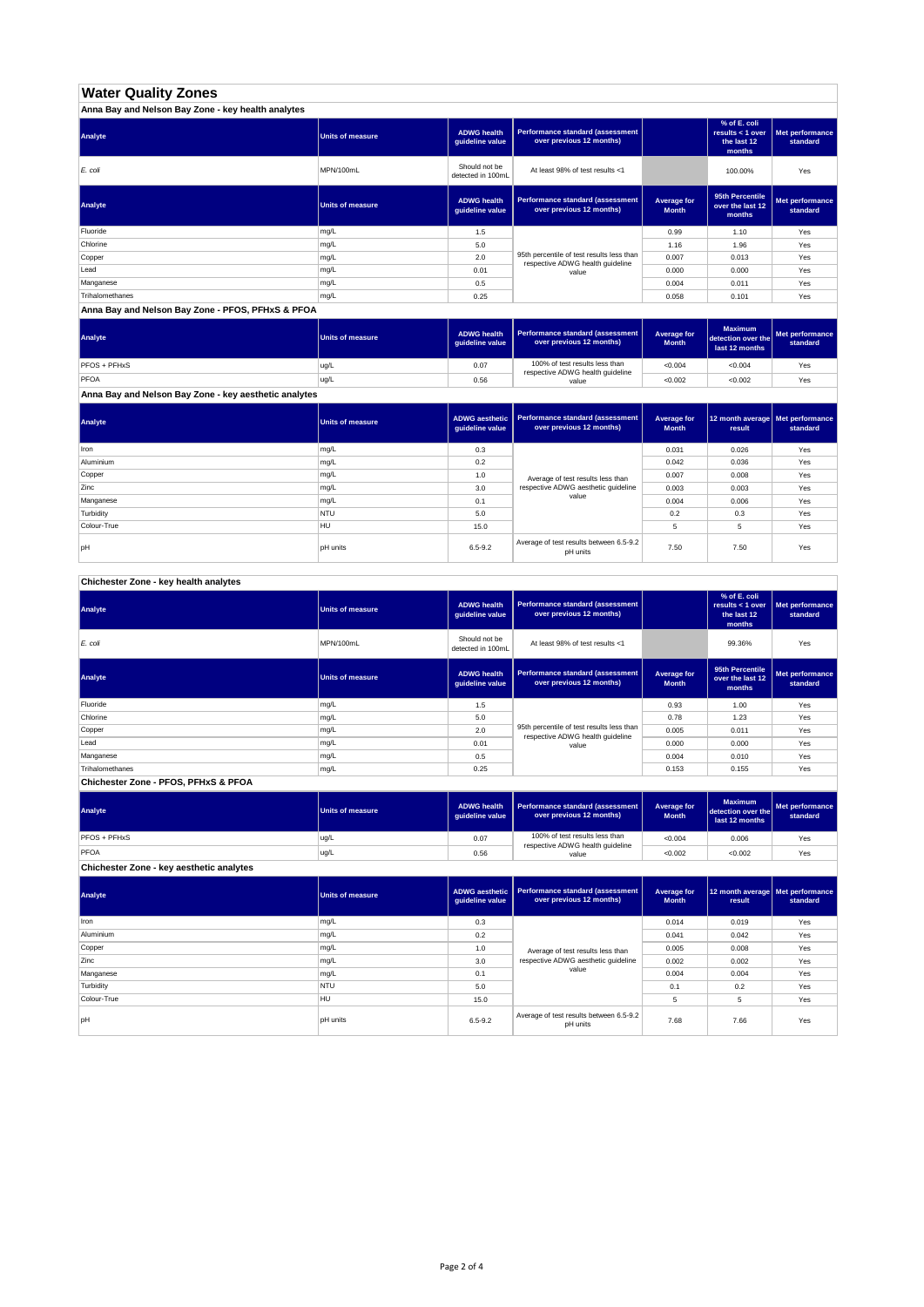| Grahamstown Zone - key health analytes |                  |                                       |                                                                               |                             |                                                             |                             |
|----------------------------------------|------------------|---------------------------------------|-------------------------------------------------------------------------------|-----------------------------|-------------------------------------------------------------|-----------------------------|
| Analyte                                | Units of measure | <b>ADWG health</b><br>quideline value | Performance standard (assessment<br>over previous 12 months)                  |                             | % of E. coli<br>results $<$ 1 over<br>the last 12<br>months | Met performance<br>standard |
| E. coli                                | MPN/100mL        | Should not be<br>detected in 100mL    | At least 98% of test results <1                                               |                             | 99.89%                                                      | Yes                         |
| Analyte                                | Units of measure | <b>ADWG health</b><br>guideline value | Performance standard (assessment<br>over previous 12 months)                  | Average for<br><b>Month</b> | 95th Percentile<br>over the last 12<br>months               | Met performance<br>standard |
| Fluoride                               | mg/L             | 1.5                                   |                                                                               | 0.95                        | 1.10                                                        | Yes                         |
| Chlorine                               | mg/L             | 5.0                                   |                                                                               | 0.57                        | 1.22                                                        | Yes                         |
| Copper                                 | mg/L             | 2.0                                   | 95th percentile of test results less than<br>respective ADWG health guideline | 0.004                       | 0.014                                                       | Yes                         |
| Lead                                   | mg/L             | 0.01                                  | value                                                                         | 0.001                       | 0.001                                                       | Yes                         |
| Manganese                              | mg/L             | 0.5                                   |                                                                               | 0.003                       | 0.013                                                       | Yes                         |
| Trihalomethanes                        | mg/L             | 0.25                                  |                                                                               | 0.123                       | 0.145                                                       | Yes                         |

**Grahamstown Zone - PFOS, PFHxS & PFOA**

| Analyte                                   | Units of measure | <b>ADWG health</b><br>guideline value | Performance standard (assessment<br>over previous 12 months)       | Average for<br><b>Month</b> | <b>Maximum</b><br>detection over the<br>last 12 months | Met performance<br>standard |
|-------------------------------------------|------------------|---------------------------------------|--------------------------------------------------------------------|-----------------------------|--------------------------------------------------------|-----------------------------|
| PFOS + PFHxS                              | ug/L             | 0.07                                  | 100% of test results less than<br>respective ADWG health guideline | 0.004                       | 0.005                                                  | Yes                         |
| PFOA                                      | ug/L             | 0.56                                  | value                                                              | < 0.002                     | < 0.002                                                | Yes                         |
| Grahamstown Zone - key aesthetic analytes |                  |                                       |                                                                    |                             |                                                        |                             |

| Analyte     | <b>Units of measure</b> | ADWG aesthetic<br>quideline value | Performance standard (assessment<br>over previous 12 months) | Average for<br><b>Month</b> | 12 month average   Met performance<br>result | standard |
|-------------|-------------------------|-----------------------------------|--------------------------------------------------------------|-----------------------------|----------------------------------------------|----------|
| Iron        | mg/L                    | 0.3                               |                                                              | 0.017                       | 0.022                                        | Yes      |
| Aluminium   | mg/L                    | 0.2                               |                                                              | 0.037                       | 0.040                                        | Yes      |
| Copper      | mg/L                    | 1.0                               | Average of test results less than                            | 0.004                       | 0.005                                        | Yes      |
| Zinc        | mg/L                    | 3.0                               | respective ADWG aesthetic quideline                          | 0.004                       | 0.004                                        | Yes      |
| Manganese   | mg/L                    | 0.1                               | value                                                        | 0.003                       | 0.006                                        | Yes      |
| Turbidity   | <b>NTU</b>              | 5.0                               |                                                              | 0.2                         | 0.3                                          | Yes      |
| Colour-True | <b>HU</b>               | 15.0                              |                                                              |                             | 5                                            | Yes      |
| pH          | pH units                | $6.5 - 9.2$                       | Average of test results between 6.5-9.2<br>pH units          | 7.47                        | 7.54                                         | Yes      |

### **Gresford Zone - key health analytes**

| Analyte                                | <b>Units of measure</b> | <b>ADWG health</b><br>guideline value    | <b>Performance standard (assessment</b><br>over previous 12 months)                    |                                    | % of E. coli<br>results < $1$ over<br>the last 12<br>months | Met performance<br>standard |
|----------------------------------------|-------------------------|------------------------------------------|----------------------------------------------------------------------------------------|------------------------------------|-------------------------------------------------------------|-----------------------------|
| E. coli                                | MPN/100mL               | Should not be<br>detected in 100mL       | At least 98% of test results <1                                                        |                                    | 100.00%                                                     | Yes                         |
| Analyte                                | <b>Units of measure</b> | <b>ADWG health</b><br>guideline value    | <b>Performance standard (assessment</b><br>over previous 12 months)                    | Average for<br><b>Month</b>        | 95th Percentile<br>over the last 12<br>months               | Met performance<br>standard |
| Chlorine                               | mg/L                    | 5.0                                      | 95th percentile of test results less than<br>respective ADWG health guideline<br>value | 0.37                               | 1.38                                                        | Yes                         |
| Gresford Zone - PFOS, PFHxS & PFOA     |                         |                                          |                                                                                        |                                    |                                                             |                             |
| Analyte                                | <b>Units of measure</b> | <b>ADWG health</b><br>guideline value    | <b>Performance standard (assessment</b><br>over previous 12 months)                    | Average for<br>Month #             | <b>Maximum</b><br>detection over the<br>last 12 months      | Met performance<br>standard |
| PFOS + PFHxS                           | ug/L                    | 0.07                                     | 100% of test results less than<br>respective ADWG health guideline                     | < 0.004                            | < 0.004                                                     | Yes                         |
| <b>PFOA</b>                            | ug/L                    | 0.56                                     | value                                                                                  | < 0.002                            | < 0.002                                                     | Yes                         |
| Gresford Zone - key aesthetic analytes |                         |                                          |                                                                                        |                                    |                                                             |                             |
| Analyte                                | <b>Units of measure</b> | <b>ADWG aesthetic</b><br>guideline value | <b>Performance standard (assessment</b><br>over previous 12 months)                    | <b>Average for</b><br><b>Month</b> | 12 month average<br>result                                  | Met performance<br>standard |
| Turbidity                              | NTU                     | 5.0                                      | Average of test results less than<br>respective ADWG aesthetic quideline<br>value      | 0.4                                | 0.2                                                         | Yes                         |
| pH                                     | <b>pH</b> units         | 6.5-9.2                                  | Average of test results between 6.5-9.2<br>pH units                                    | 8.14                               | 8.09                                                        | Yes                         |